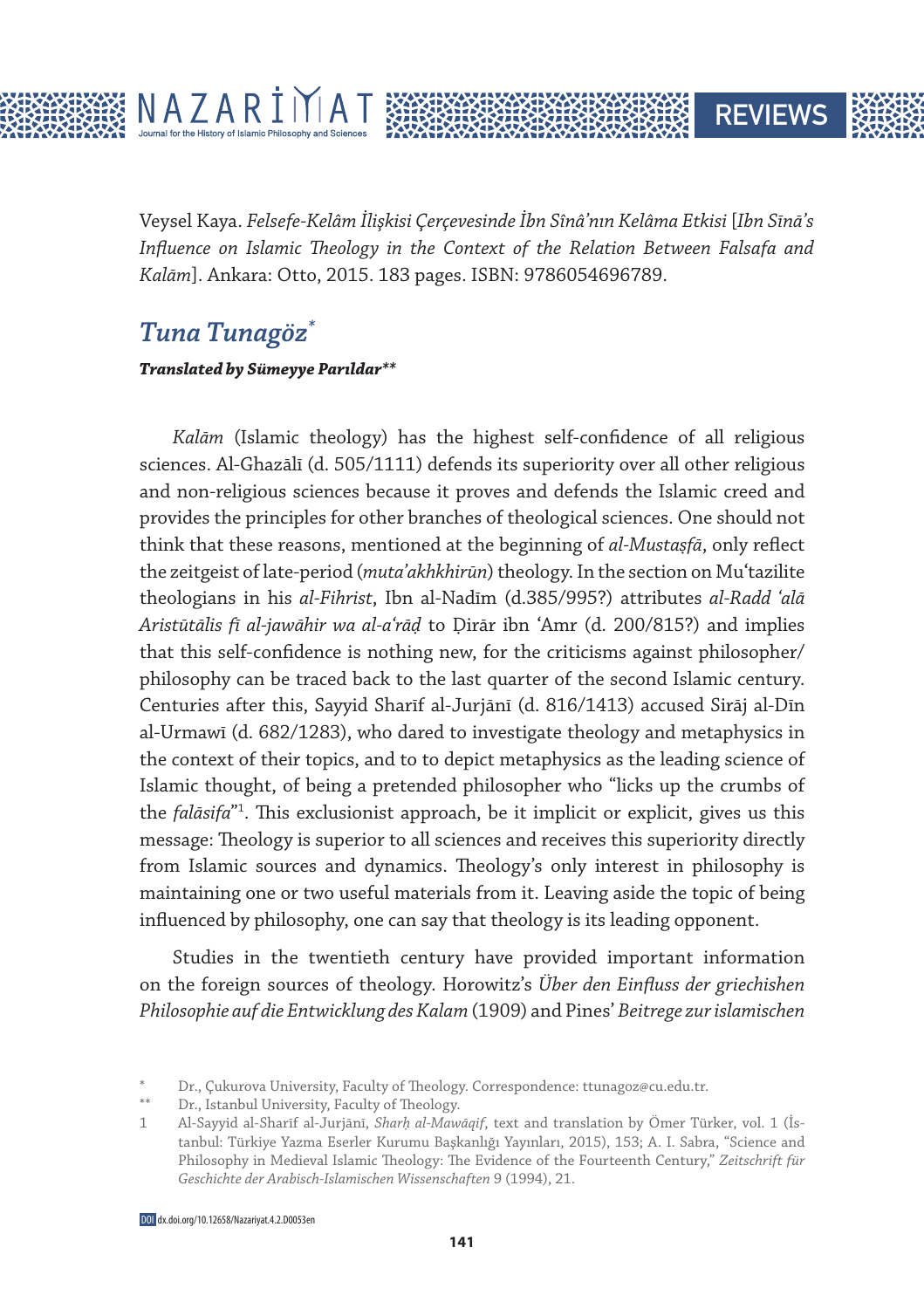*Atomenlehre* (1936) might come to mind as the first examples.2 Again, Wolfson's *The Philosophy of Kalam* and Van Ess' six-volume *Theologie und Gesellschaft im 2. und 3. Jahrhundert Hindschra: Eine Geschichte des religioesen Denkens im frühen Islam* are among the other important sources. $^3$  These works, possibly exaggerating the emphasis placed on the influence of foreign sources, have mainly focused on how Greek philosophy influenced the Muʿtazilite school. Other scholars, among them Richard M. Frank, Alfred L. Ivry, Michael Marmura, Ulrich Rudolph, and Robert Wisnovsky, have focused their attention to the journey itself within Islamic thought between theology and philosophy. When the picture is viewed in its totality, one can see that the impact of Muslim philosophers upon Muslim theologians is the least studied subject.

Veysel Kaya of Istanbul University's Theology Faculty has conducted important research on this gap. The book in question is based upon his doctoral dissertation, entitled *Felsefi Kelam Çerçevesinde İbn Sînâ'nın Kelama Etkisi* [*Ibn Sīnā's Influence on Islamic Theology*], completed in 2013. In 2016, the Turkish Academy of Sciences (TÜBA) bestowed its Scientific Book Authored Award (TESEP) upon this book.

Another dimension of this work is its focus on Ibn Sīnā as the channel of influence. Identifying him as Islamic philosophy's most important figure is hardly biased. His intellectual gift, which enabled him to perfect what he inherited from al-Fārābī (d. 339/950), his masterpieces, the desire of all philosophy enthusiasts to quote from his ideas are enough to show his preeminent place in the culture. Although this great philosopher has always received the academic interest that he deserves, Kaya's book still fills an important gap in the literature.

The book begins with a well-organized introductory section that defines the context, scope, method, and sources of the research. The context mentions that the Muʿtazilite school was the first to confront the classical Greek heritage. The Muʿtazilites in particular and theological literature in general were taken seriously by philosophers, and the influence of theology on philosophy is undeniable. This acknowledgement naturally plays a preparatory role for the book's framework, for one of its central claims is that Ibn Sīnā voluntarily contacted the theological tradition and was influenced by it, as well as influenced it, afterward. Thus, as the

<sup>2</sup> Saul Horovitz, *Über den Einfluss der griechischen Philosophie auf die Entwicklung des Kalam* (Breslau: Druck von Th. Schatzky, 1909); Shlomo Pines, *Beiträge zur islamischen Atomenlehre* (Berlin: A. Heine GmbH., 1936).

<sup>3</sup> Harry Austryn Wolfson, *The Philosophy of the Kalam* (Cambridge, Mass.: Harvard University Press, 1976); Josef van Ess, *Theologie und Gesellschaft im 2. und 3. Jahrhundert Hidschra: Eine Geschichte des religiösen Denkens im Frühen Islam*, 6 cilt (Berlin, New York: Walter de Gruyter, 1991-1995).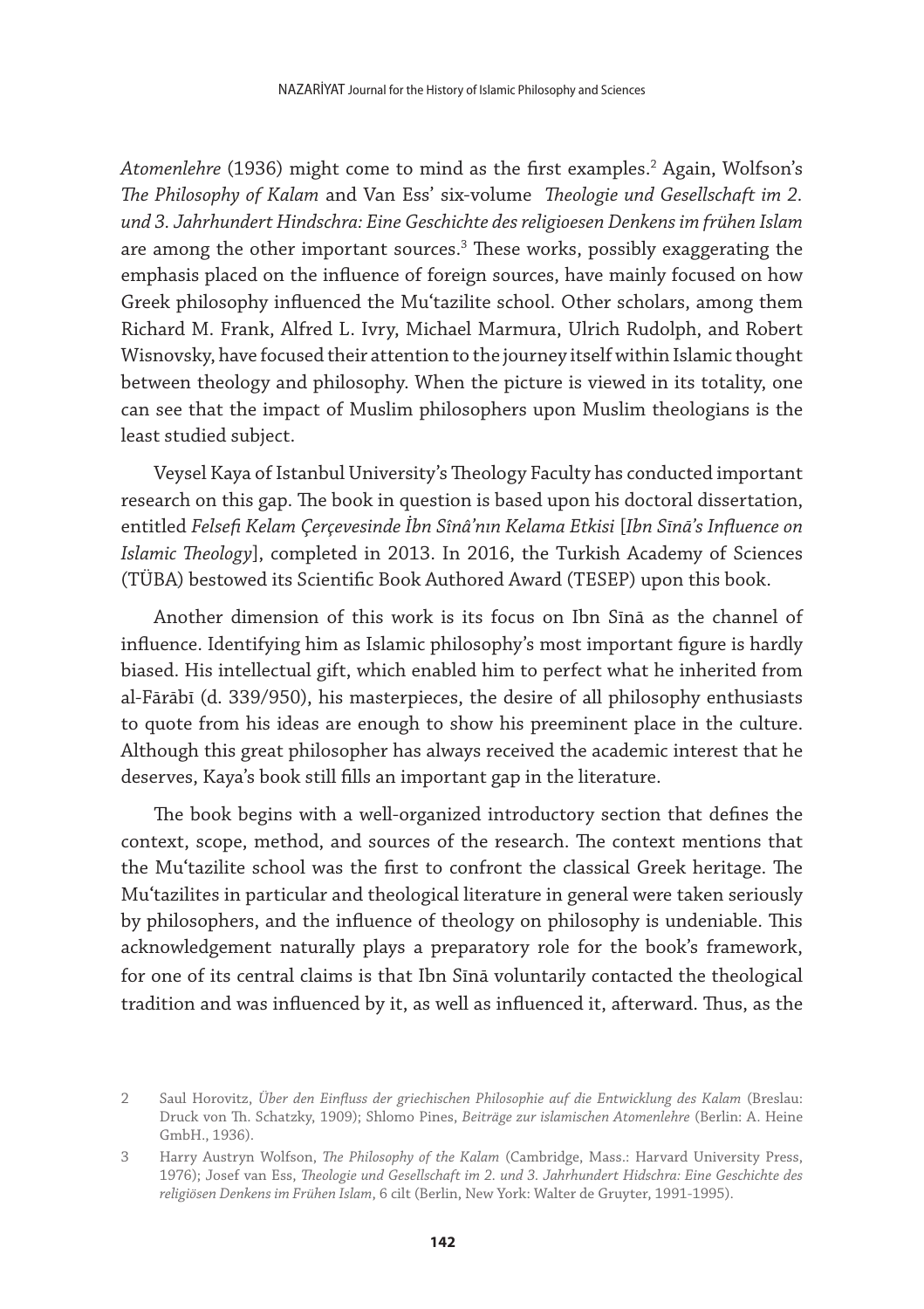author explicitly states, the book not only focuses on how Ibn Sīnā influenced theology, but also on how theology influenced the development of his own thought.

This research nevertheless causes a worthy question to arise: Given the author's interest in both dimensions, namely, the influence and the influenced, why did he not entitle it *Ibn Sīnā's Interaction with the Science of Theology* or another title that would indicate this spectrum? All of the chapters, especially the most comprehensive first chapter, deal with these two dimensions in detail, and frequent reference to the ideas of theologians who passed away before Ibn Sīnā's time are observable throughout the book.

The research limits Ibn Sīnā's influence on theology to a specific topic and timeline. This topic is the concept of possibility (*imkān*). The reasoning behind this choice is that the author regards existence as the center of Ibn Sīnā's philosophy and the concept of possibility as the center of his ontology. The choice to focus on possibility among the many other relatively attractive topics of physics and metaphysics is, understandably, also shaped by a desire to benefit from the guidance of the present body of work on the topic. The timeline, which is limited to the two centuries that follow Ibn Sīnā, deals with al-Ghazālī, al-Shahristānī, and Fakhr al-Dīn al-Rāzī's theological systems.

The first chapter, "Ibn Sīnā's view of *Kalām*," seeks to demonstrate the dimensions of this figure's relation to theology. Ibn Sīnā does not prefer to refer to theologians openly, which naturally results in the author's having to trace back to and consult various hints. An anecdote quoted from Ibn Sīnā's *Sīra*, as well as a number of discussions in his various treatises and manuscripts, are used as keys to understand his background in theology. Kaya does not dismiss the Ashʿarites' influence on the philosopher, and yet he still favored Muʿtazilite *kalām* for a number of reasons. There is nothing to say against taking the Muʿtazilite school's leading role in the history of theology as a worthy sample. However, the facts that Ibn Sīnā mentioned Qāḍī ʿAbd al-Jabbār by name in a treatise on *faḍāʾ* in reply to a theologian and that his distinction between essence and existence is related to the discussion on thing-ness of nonexistence, are the strongest present reasons. The theological dynamics of *al-Risāla al-ʿarshiyya*, the identification of theology with dialectical disputation (*jadal*) and consequently, theology's falling short of metaphysics because of *jadal*, the denial of temporal creation, and atomism do not qualify for claiming a relationship to the Muʿtazilite approach. Moreover, Ibn Sīnā's reference to theologians who deny any necessity for God and his explanation on the famous seven positive divine attributes (*thubūtī*) show, more appropriately, a relation to the Ashʿarites.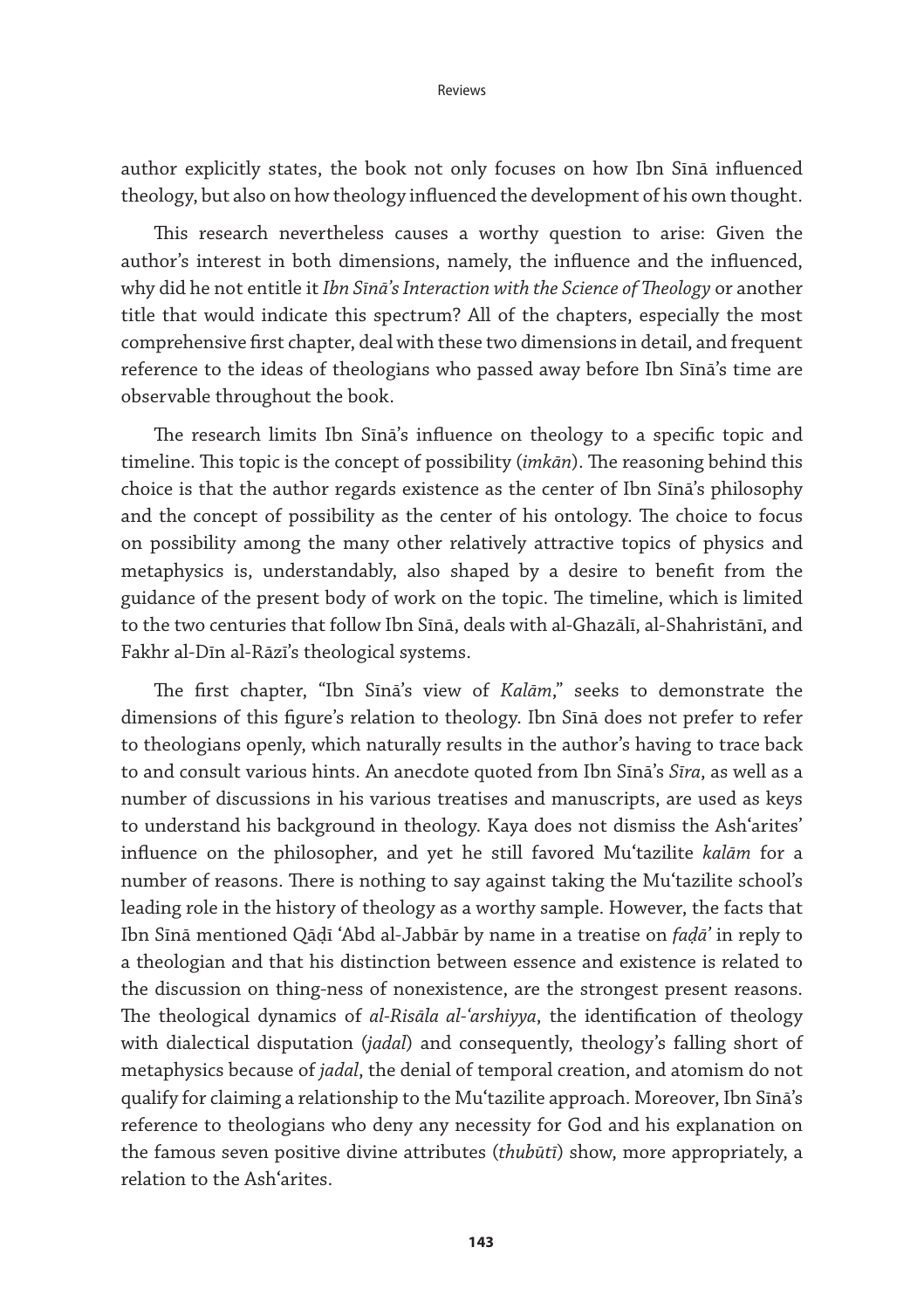The well-prepared and comprehensive second and third chapters evaluate several directly connected terms to possibility and their development in Islamic thought. The author's evaluation starts with translations of Aristotle (d. 322 bce), leads to considerably lesser known theologians and their works, and ends with Fakhr al-Dīn al-Rāzī. In the second chapter, Kaya raises two important interrelated claims. The first one is that the content of "necessary existent" (*wājib al-wujūd*), which is almost identified with Peripatetic metaphysics, has existed within theological texts since fourth Islamic century. He strengthens this thesis by quoting al-Kaʿbī (d. 319/931), al-Māturīdī (d. 333/944), Abū Salama al-Samarqandī (d. after second half of the fourth/tenth century), and Muṭahhar b. Ṭāhir al-Maqdisī (d. after 355/966). According to Kaya, theologians embraced the concepts of necessary, possible, and impossible using the Aristotelian modal logic and presented "the necessary" from this trio as God.

The second claim is that the essentials for the proof of possibility (*imkān*) existed before Ibn Sīnā. According to the author, the starting point is admitting that God is eternal and that the cosmos is created. In other words, the concept of necessary (*wujūb*), derived from Aristotelian philosophy, is now identified with the eternal (*qadīm* and *bāqī*), and the concept of possible is identified with the created (*ḥādith* and *jāʾiz*). Accordingly, the cosmos, which is created (*jāʾiz*), rests on its need for a necessary existent. The ideas of al-Bāqillānī (d. 403/1013) and Abū Rashīd al-Nīsābūrī (d. mid-fifth/eleventh century) might not be fully closed to Ibn Sīnā's influence; however, the author's quotation from the Shia theologian Ibn Bābawayh's (d. 381/991) *Tawḥīd* presents a very strong proof.

Kaya discusses the details of his claims on the proof from possibility in the third chapter, "Proving God and the Proof from Possibility." The message given in this and previous chapters can be summarized as such: The metaphysics of possibility and the related conceptual mapping is not Ibn Sīnā's invention. Rather, he perfected the theological heritage and equipped it with his own philosophical dynamics. Either as a theologian or as a philosopher, Ibn Sīnā influenced intellectuals who lived after him. What lies behind al-Ghazālī and al-Shahristānī's hesitant approach to his theses is their sensitivity on the issue of the temporality of the creation of cosmos. On the other hand, al-Rāzī, a good reader of Ibn Sīnā, openly admires the proof of possibility.

The fourth chapter, "Dictinction of Essence and Existence in Theology," summarizes the thesis that "nonexistence is a thing," Abū Yaʿqūb al-Shaḥḥām's (d. 270/883[?]) "gift" given to Islamic thought, and how the Māturīdī and Ashʿarite theologians later criticized this thesis. The chapter claims that Ibn Sīnā's ideas, in